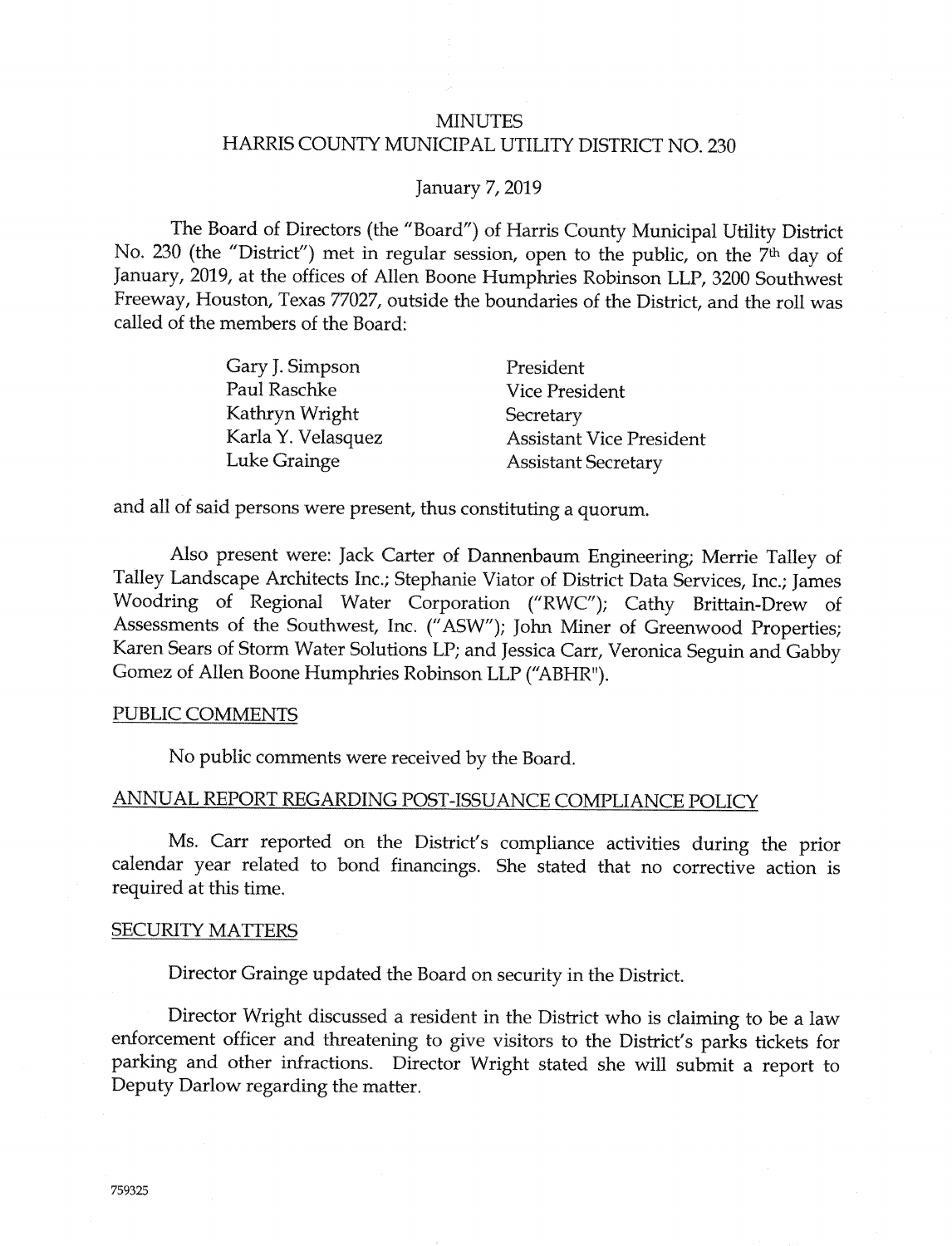Discussion ensued regarding the parking and traffic obstruction on the bridge over the Mandolin Park lakes. Ms. Talley addressed possible landscape re-design solutions which may officer more parking space off of the bridge and/or the addition of a parking lane to the bridge by removing certain landscape features. Mr. Carter discussed the possibility of installing overflow parking on the adjacent pipeline easement. The Board requested Ms. Talley and Mr. Carter coordinate on overflow parking options over the pipeline easement.

The Board reviewed an Interlocal Agreement between the District and the Harris County Sheriff's Department for security in the District ("Security Agreement"). After review and discussion, Director Raschke moved to approve the Security Agreement and direct that it be filed appropriately and retained in the District's official records. Director Wright seconded the motion, which passed by unanimous vote.

# <u>AL OF DISTRICT'S INSURANCE POLI</u>

The Board took no action on this agenda item.

# ACCEPT ANNUAL DISCLOSURE STATEMENTS FOR INVESTMENT OFFICER AND **BOOKKEEPER**

Ms. Carr stated that in accordance with the District's Investment Policy, the District's bookkeeper and the District's Investment Officer are required to execute disclosure statements that disclose any relationships with banks and brokers who seek to sell investments to the District. She added that the disclosure statements will be filed with the Texas Ethics Commission. Ms. Viator presented the executed disclosure statements for the Board's consideration. After review and discussion, Director Raschke moved to accept the disclosure statements from the District's bookkeeper and investment of{icer and direct that it be filed appropriately and retained in the Disfrict's official records. Director Grainge seconded the motion, which passed by unanimous vote.

### FINANCIAL AND BOOKKEEPING MATTERS

Ms. Viator presented the bookkeeper's report, including the checks presented for payment, a year-to-date budget comparison, and investment report. After review and discussion, Director Grainge moved to approve the presented bookkeeper's report, including the checks presented for payment. Director Wright seconded the motion, which carried unanimously.

# TAX ASSESSMENT AND COLLECTION MATTERS AND DELINQUENT TAX **COLLECTIONS**

Ms. Brittain-Drew presented and reviewed the District's monthly tax report, including the delinquent tax list, the monthly collateral report, and the checks presented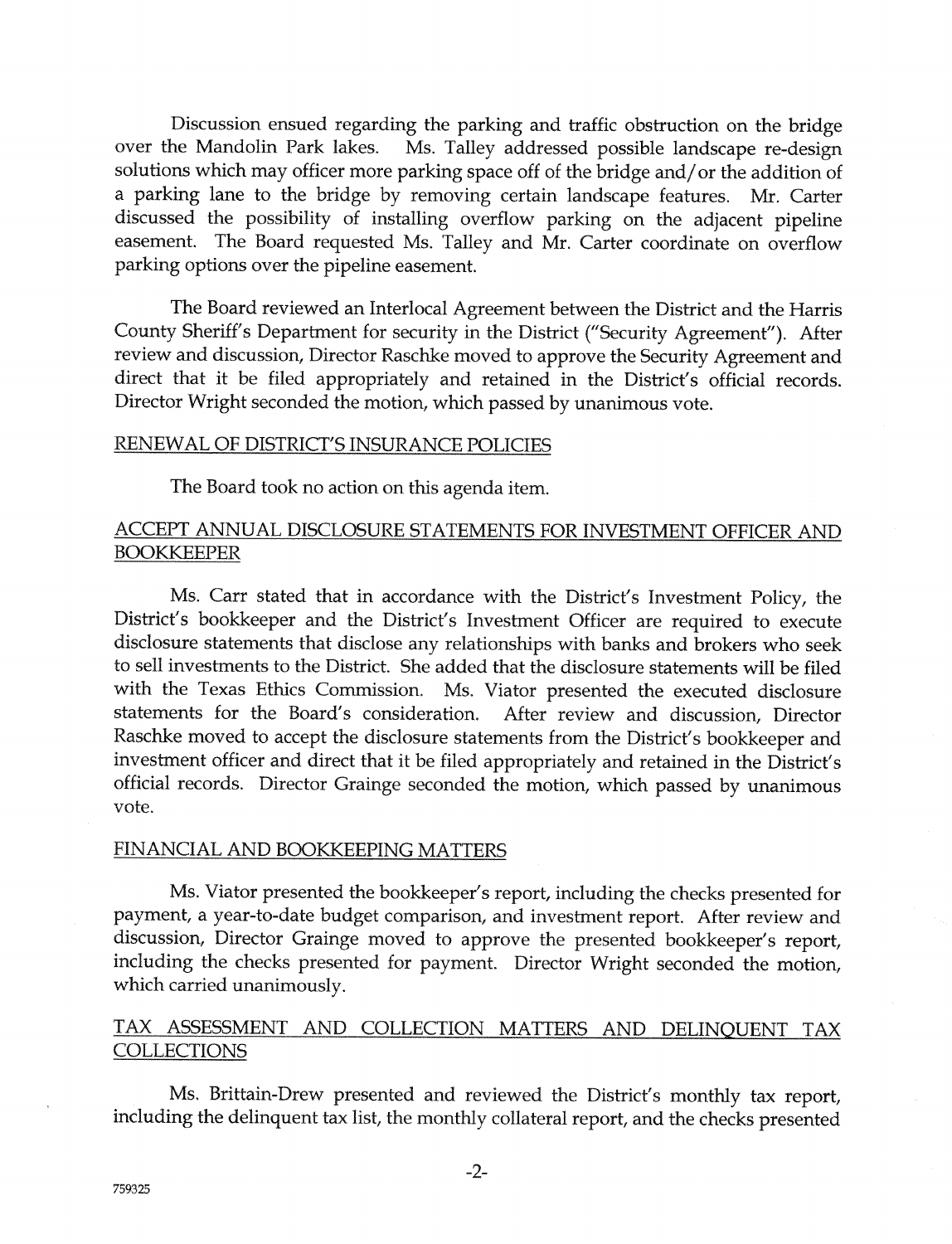for payment, a copy of which is attached. Following review and discussion, Director Wright moved to approve the tax report, including payment of the presented checks. Director Grainge seconded the motion, which passed by unanimous vote.

### OPERATING MATTERS

Mr. Woodring presented and reviewed the monthly operator's report, a copy of which is attached. He discussed with the Board the monthly water production and sewer treatment cost averages and on the District's use of reclaimed water noting the District has saved \$821,122.80 in pumpage {ees to date by using reclaimed water for eligible projects and lake reiilling.

Mr. Woodring reported that the District's water accountability for the monthly reporting period was 97.20%.

Mr. Woodring presented and recommended approval and ratification of approval of repair and maintenance items throughout the month totaling \$10,000.

Ms. Carr presented and reviewed a letter from the North Harris County Regional Water Authority ("NHCRWA") regarding the {uture acquisition of an easement to the District's water plan site from the District, a copy of the letter is attached. She stated the NHWRWA has provided the District with the Landowner's Bill of Rights and has requested the District acknowledge its receipt of the Landowner's Bill of Rights.

Mr. Woodridge presented and reviewed the Fall 2018 Fire Hydrant Survey, a copy of which is attached to the operator's report.

After review and discussion, Director Wright moved to (1) approve the operator's report; (2) approve and ratify approval of the recommended repair and maintenance items; and (3) authorize acknowledgement of the Landowner's Bill of Rights. Director Raschke seconded the motion, which passed unanimously

# TERMINATION OF UTILITY SERVICE

Mr. Woodring presented a list of delinquent customers, and reported the residents on the termination list were delinquent in payment of their water and sewer bills and were given written notification, in accordance with the District's Rate Order, prior to the meeting of the opportunity to appear before the Board of Directors to explain, contest, or correct their bills and to show why utility services should not be terminated for reason of non-payment. Following review and discussion, Director Wright moved to authorize termination of delinquent accounts, in accordance with the District's Rate Order, and direct that the delinquent customer list be filed appropriately and retained in the District's official records. The motion was seconded by Director Raschke and passed by unanimous vote.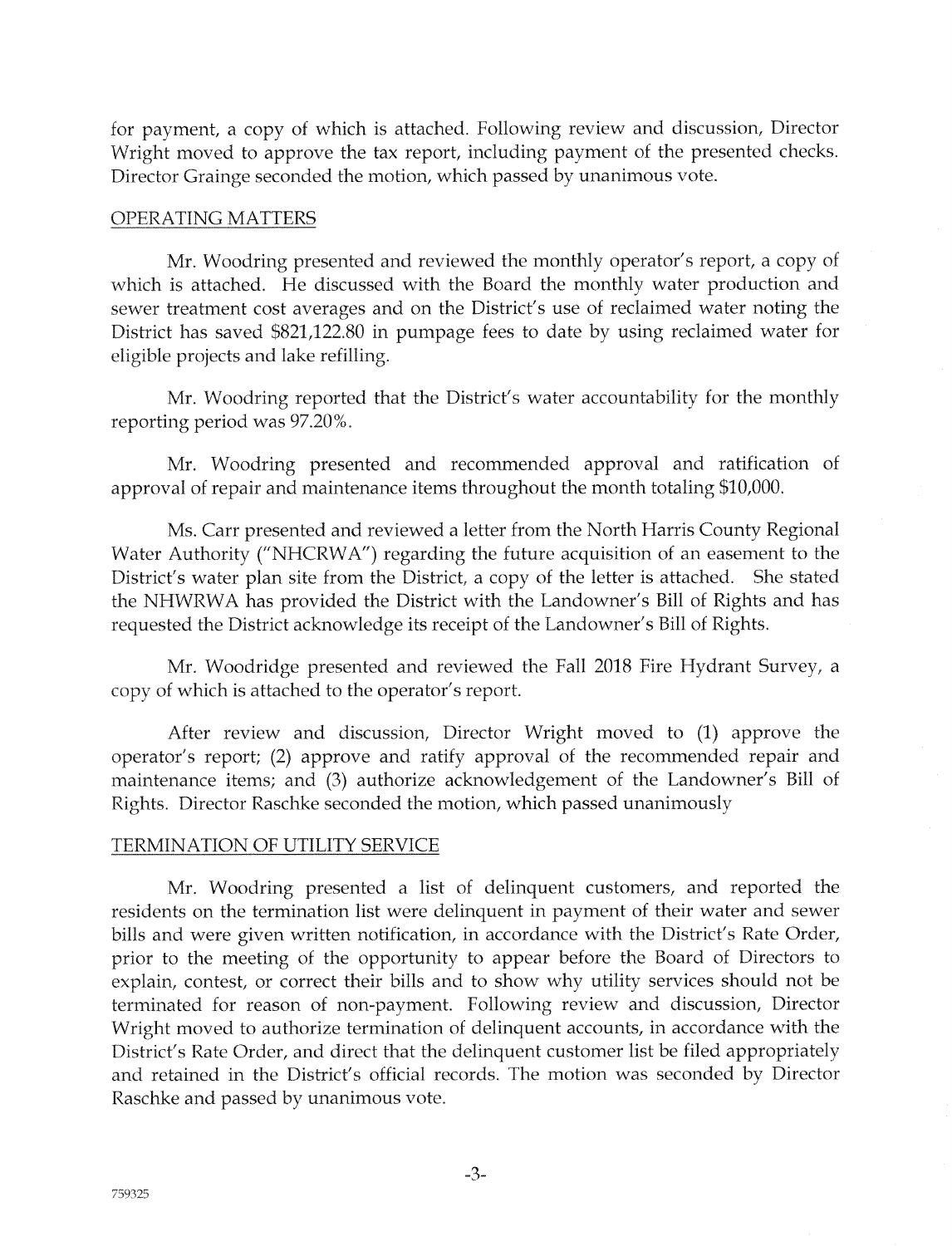#### <u>AND RECREATIONAL F</u>

Ms. Talley presented and reviewed the monthly landscape maintenance report, a copy of which is attached, including information on general park conditions, landscape maintenance, and the park facilities. She stated the monthly invoice from Key-Scape maintenance is \$12,883.90.

Ms. Talley stated Sustainable Growth of Texas's monthly invoice totaled \$3,000.

Ms. Talley stated the monthly invoice for Lake Pros is \$831.90.

Ms. Talley reported on pest control management in the District and stated the monthly invoice for Pest Police is \$125. Discussion ensued regarding nutria damage and ways to disrupt the nutrias patterns of damage to the park. Ms. Talley discussed soliciting new proposals for pest control in the District. Discussion ensued regarding installation of wires at the box culverts to prevent the nutria from moving between lakes.

Ms. Talley addressed fountain and irrigation controller consistency issues and the steps Lake Fros is taking to address the matter.

Ms. Talley stated she is obtaining a quote for the repainting of benches and trash receptacles in the District.

After review and discussion, and based on the landscape architect's recommendation, Director Wright moved to approve the landscape maintenance report and payment of the monthly maintenance invoices. Director Velasquez seconded the motion, which passed unanimously.

### STORMWATER DETENTION POND MAINTENANCE AND REPAIR

Ms. Sears presented and reviewed a stormwater detention maintenance report, a copy of which is attached.

#### ENGINEERING MATTERS AND GROUND LEASE

Mr. Carter presented and reviewed an engineers' report, a copy of which is attached.

The Board reviewed a (i) 0.0086-acre Water Meter Easement; (ii) 0.1629 and 0.0095-acre Storm Sewer Easement; (iii) 0.0273, 0.3064, and 0.0053-acre Storm Sewer Easement; (iv) 0.0916-acre Water Line Easement; (v) 0.0276 and 0.6204-acre Water Line Easement; (vi) 0.2279-acre Sanitary Sewer Easement; (vii) 0.0267, 0.1727, and 0.0388-acre Sanitary Sewer Easement. After review and discussion, Director Wright moved to approve the Easements, subject to review and approval by ABHR, and direct they be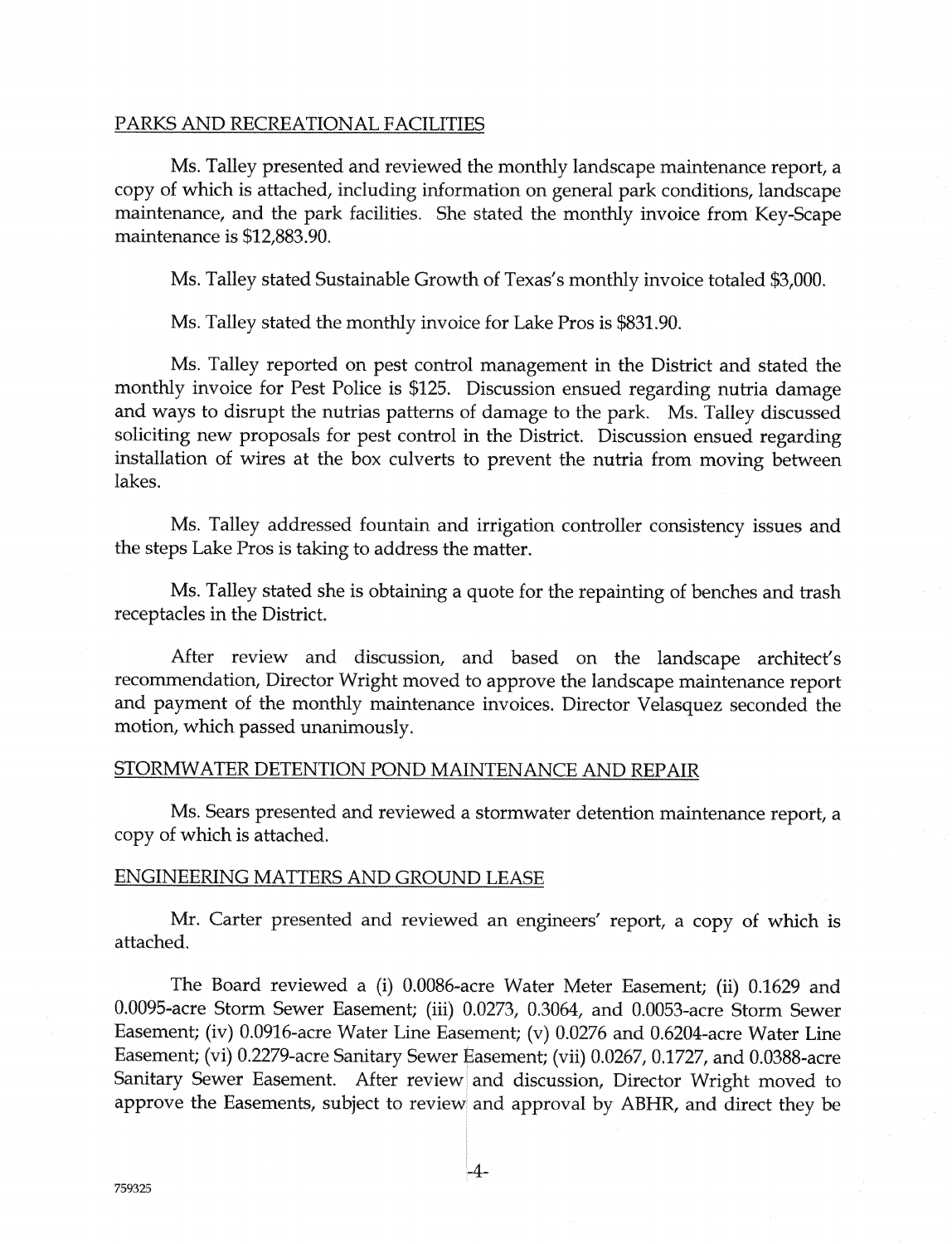filed appropriately and retained in the District's official records. Director Raschke seconded the motion, which passed unanimously.

#### **ANNEXATION MATTERS**

There was no update on this item.

#### **DISTRICT INFORMATION KIT**

After discussion, Director Simpson moved to approve the District Information Kit, subject to the District consultants final comments, and direct it be filed appropriately and retained in the District's official records. Director Raschke seconded the motion, which passed unanimously.

#### **MINUTES**

The Board considered approving the minutes of the December 3, 2018, regular meeting. After review and discussion, Director Grainge moved to approve the minutes, Director Raschke seconded the motion, which was approved by as presented. unanimous vote.

There being no further business to come before the Board, the meeting was adjourned.

elught Althropes Com